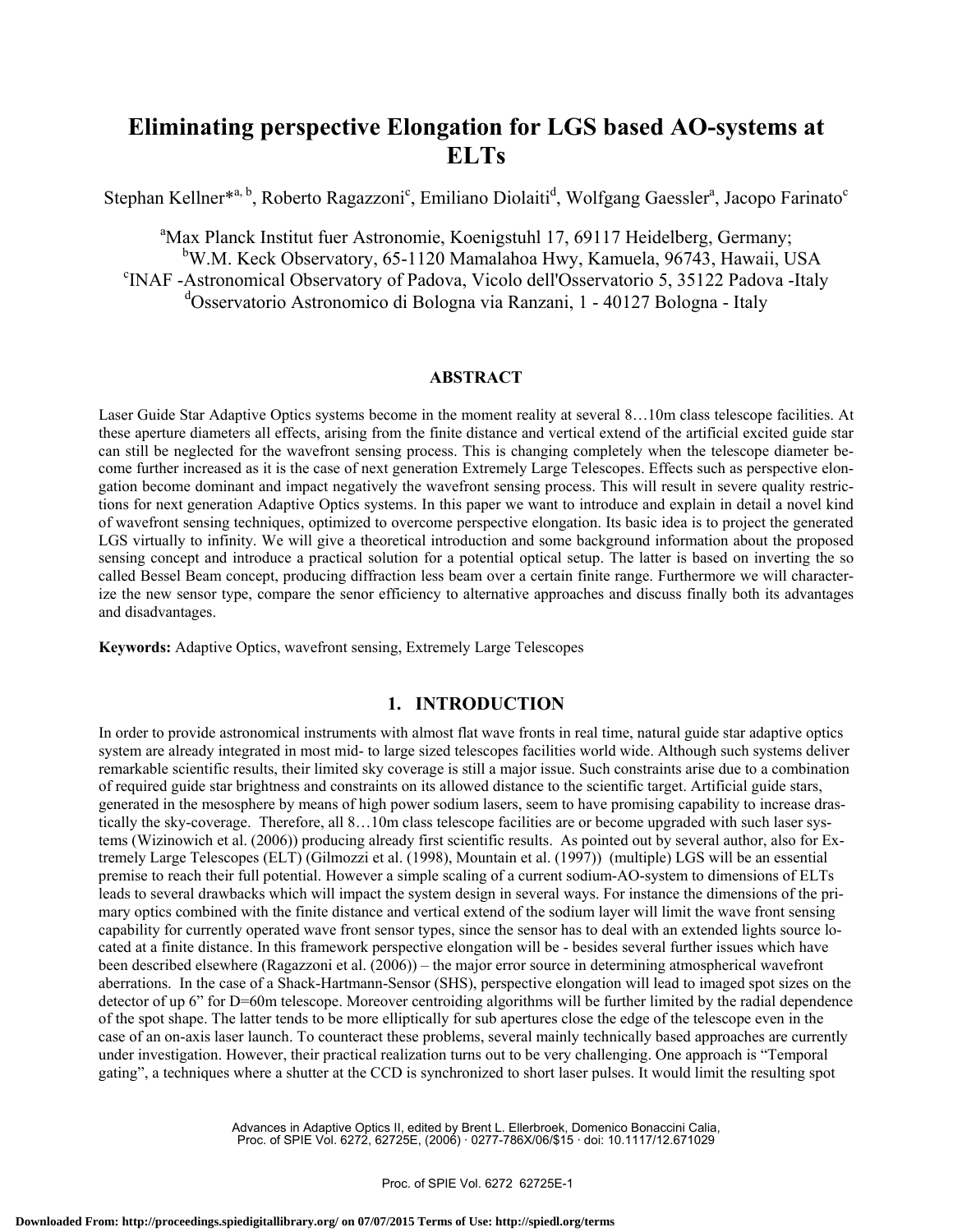sizes at the WFS to the order of the seeing at the cost of light efficiency. Temporal gating might be optimized by introducing dynamical refocusing (Lloyd-Hart et al. (2005), Beckers et al. (2004)), which increases on the other hand the further the complexity of the Adaptive Optics system.

We, however, want to follow a different approach by introducing novel wavefront sensing concepts. All those ideas are optimized to match the given telescope-LGS geometry in a more natural way. One concept - based a reflected rod - has been introduced recently. Its functionality has already been proven in both static and dynamic open loop experiments performed in the lab and on-sky. As a major disadvantage and imposed due to the radial symmetry of the sensor, this method is lacking in information on the wavefront error in radial direction. In this paper we want to discuss in more detail a further wavefront sensor type, which is able to sense the incoming wavefront in radial direction. The sensing method is based on the idea of inverting the known Bessel Beam concept. Incoming light is treated as to be from an infinite distant source and all effects related to perspective elongation can in this way ruled out, as we will show now.

## **2. CREATING BESSEL BEAMS**



Figure 1: Comparison of transverse beam profile of a Bessel Beam and a Gaussian Beam of the same spot size propagating along the z-axis. The Bessel Beam profile (solid line) is invariant along the axis of propagation. (Images are taken from Durnin et al. (1987))



Figure 2: Arrangement to create a non diffractive beam. Collimated light is sent through a circular slit mask in the focal plane. Behind the lens, the light will form a beam a long the optical axis, which does nor diffract.

Bessel Beams are a concept to create diffraction-less beams over a certain range in the propagation direction of the light wave. Any beam with the intensity maximum along the axis of propagation is undergoing diffractive spreading proportional to the ratio of the wavelength  $\lambda$  over the beam size r. This leads to a rapid decrease of the on-axis intensity in the direction of propagation (see Figure 1). The spreading is determined initially by the nature of electromagnetic waves and gets increasingly noticeable at the distance  $r^2/\lambda$ , which is called the Rayleigh range. Techniques to reduce diffractive spreading have been pursued for a long time, for example to design super gain antennas (Francia et al. (1952)). In Durnin et al. (1987) solutions in free space to the Helmholtz wave equation

$$
[\nabla^2 + \kappa^2] \Phi(r, \kappa) = 0 \tag{1}
$$

are shown, which are non-diffractive over a finite distance without violating the law of diffraction. The simplest of Durnin's predicted non-spreading beam solutions, which satisfy equation (1), is a monochromatic wave, propagating in the z-direction with a field-amplitude of

$$
\Phi(x, y, z, \kappa) = \exp(i\beta z)J_0(\alpha, \rho)
$$
\n(2)

where  $\alpha^2 + \beta^2 = \kappa^2$ ,  $x^2 + y^2 = \rho^2$  and  $J_0$  is the zero-order Bessel function. The half-width of the central peak is approximately given by  $\alpha$  while the envelope of the Bessel function decays as  $\rho^{-1}$ . These classes of solutions obviously have an intensity distribution in the x-y plane denoted by the zero-order Bessel function. Hence these kinds of beams are referred to as Bessel Beams. The theory is experimentally verified by Durnin et al. (1987) using a circular slit in the focal plane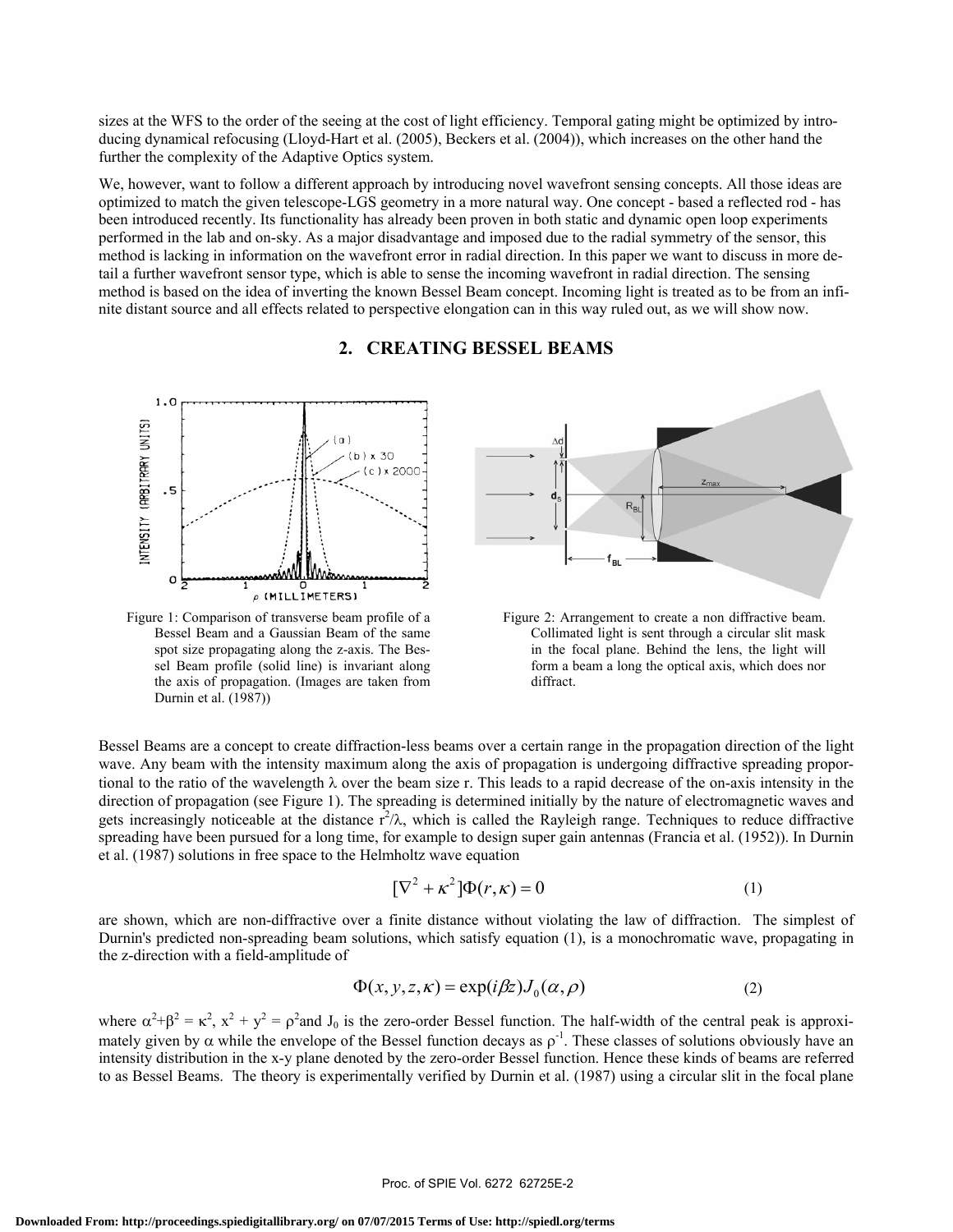of a lens and illuminating it from behind with collimated monochromatic light of wavelength λ. The experimental arrangement is shown in Figure 2. The lens transforms points in the focal plane, selected by a circular slit of width ∆d, to plane waves of a certain direction. All these plane waves interfere along the optical axis until the end of the shadow zone  $z_{max}$ , providing within this distance a diffraction-less beam ( $z_{max}$  is determined by  $R_{BL}/\tan(9)$ ) where 9 is given by tan<sup>-</sup>  $(d/2f_{BL})$ ). A variety of further possibilities exist to create Bessel Beams. Hermann et al. (1991), for instance, proposed to use conical lenses or utilize spherical aberrations.

# **3. THE MULTI INVERSE BESSEL BEAM SENSOR**



telescope selects certain angular directions of light rays originating at a LGS. This approach may be interpreted in analogy to the temporal gating approach as angular gating.



By inverting the setup shown in Figure 2, one is able to perform wavefront sensing in the radial direction. According to the geometric optics approximation, fixed positions in the focal plane of a telescope are directly associated to directions of incoming parallel light on the sky. Therefore, a mask with circular concentric thin slits placed in the focal plane will select light rays coming from certain directions δ. This is also valid for rays originating at the LGS, which as a result is projected virtually to infinity by the mask (note: this helps to avoid geometrical effects, but the light does not sample higher layers of the atmosphere, as a true source at infinity like a star does). To deduce how the mask is able to sense an incoming wavefront of a sodium beacon, only light rays which are emitted by the LGS at a defined direction  $\delta_i$  are considered. According to Figure 3, it is assumed that the sodium LGS takes shape in the mesospheric sodium layer of thickness ∆h, located at a distance H from the telescope aperture. Furthermore a sub-aperture l, located at the telescope pupil in distance x from the telescope center, is considered. For the sensing process it is mandatory that the radial size of the sub-aperture has to be much smaller than the projected footprint of the LGS for the selected direction  $\delta_i$ . This constraint is in the case of OWL (its foreseen central obstruction will have a diameter of 35% with respect to mirror diameter) fulfilled for any radial position of the sub-aperture, which can be revised by applying geometrical optics considerations (see Figure 4). This yields

$$
\frac{x}{H - \Delta h/2} = \frac{m}{\Delta h}
$$
 (3)

an equation for m, which denotes the absolute vertical extent of the LGS footprint at the pupil. A lower limit for m is given in the case of a sub-aperture close to the edge of the central obstruction. At this point the projected footprint is still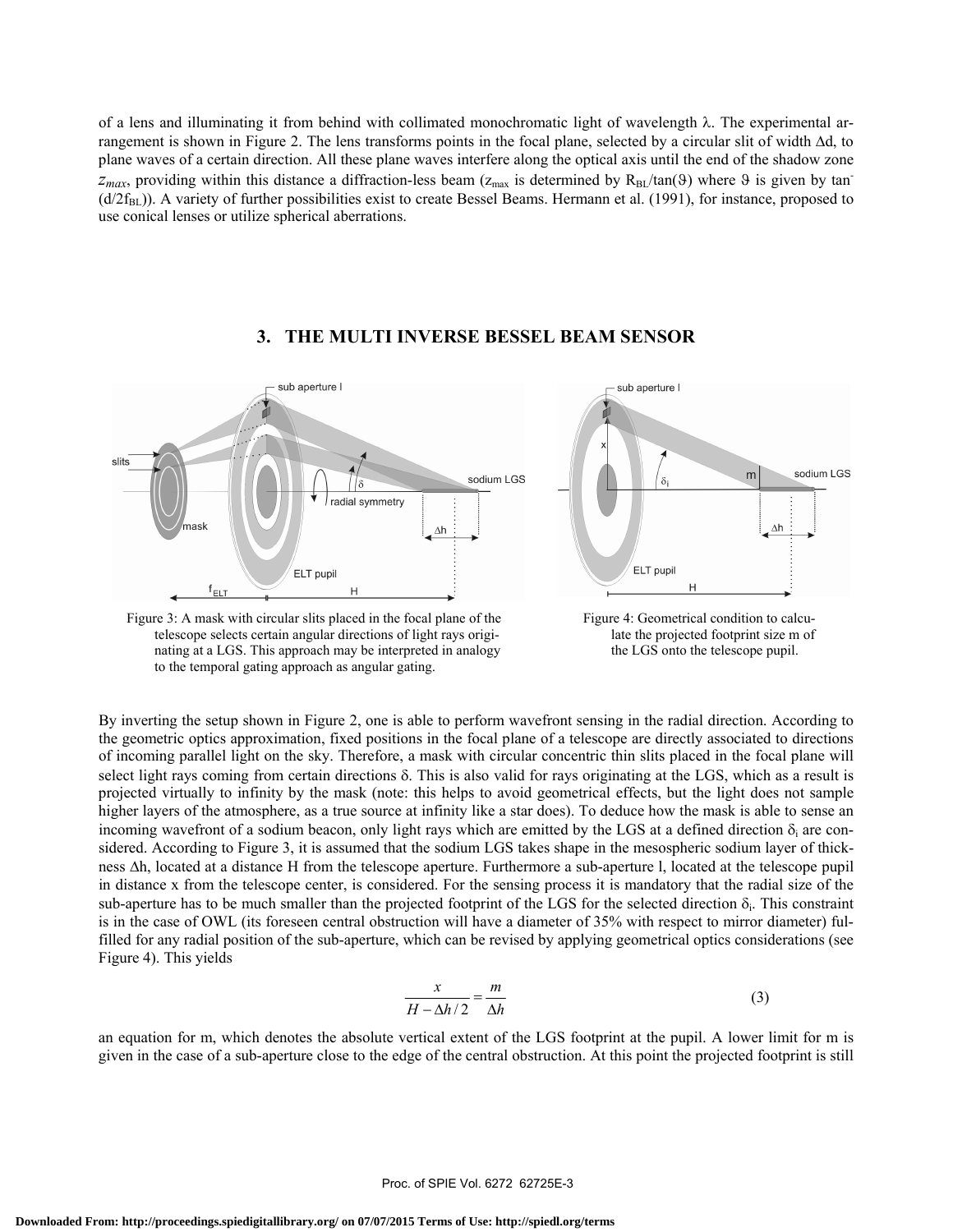1m and thus significantly larger than a typical sub-aperture size 1 (1 normally is on the order of  $r_0$ , which translates in the V-band to 20 cm assuming excellent seeing conditions) in the visible .

For simplification reasons it is assumed in the following that distances between two circular slits in the focal plane have been selected such that no overlap of two successive footprints in the pupil plane occurs. In practice this means that each sub-aperture is exclusively illuminated by light from one direction  $\delta_i$ ; but it is important to realize that in principle the light throughput can be increased by illuminating each sub-aperture with rays from several directions. This approach leads to a new gating concept called *angular gating* (see Figure 8). Hence, in the aberration free case, the sub-aperture l will be illuminated by light of the LGS coming from portion s (see Figure 5). Introducing a wavefront distortion close to the telescope pupil, the amount of light from the LGS projected into the sub-aperture does change with the amplitude of the atmospheric phase aberration at the edges of the sub-aperture. A wavefront error with positive curvature within the sub-aperture leads to an additional amount of light refracted into the sub-aperture. Such rays are originating at additional portions  $s_i$  of the LGS and are associated with different directions than  $\delta_i$ .



Figure 5: A radial wavefront error at the edge of the sub-aperture is related to a change of the effective beacon length illuminating the subaperture

Thus, the intensity within the sub-aperture is proportional to the "effective" length  $s + s_1 + s_2$  of the beacon contributing to its illumination. By defining I and I' as brightness within the sub-aperture in the non-aberrated and aberrated case, respectively, one can describe the resulting normalized brightness fluctuation as:

$$
\frac{I'-I}{I} = \frac{\Delta I}{I} \propto \frac{\Delta s}{s} = \frac{s_1 + s_2}{s}
$$
(4)

While s is the reference beacon length for the non-aberrated case,  $\Delta s = s_1 + s_2$  denotes the net change of the beacon length introduced by the radial distortion. Depending on the curvature radius, this may lead to positive or negative values for ∆s and determines thus the strength of the intensity fluctuation within the sub-aperture. The maximum differential angle of a ray originating at the LGS, which will still be refracted into the sub-aperture, is related to  $s_i$  via:

$$
s_i = H \frac{2H}{\rho D} \alpha_i \qquad i=1,2
$$
 (5)

Here ρ denotes the normalized radial pupil coordinate and is connected to the radial distance x from the center of the pupil via:

$$
x = \frac{\rho D}{2} \tag{6}
$$

The portion s in the non-aberrated case is given by:

$$
s = l \frac{2H}{\rho D} \tag{7}
$$

#### Proc. of SPIE Vol. 6272 62725E-4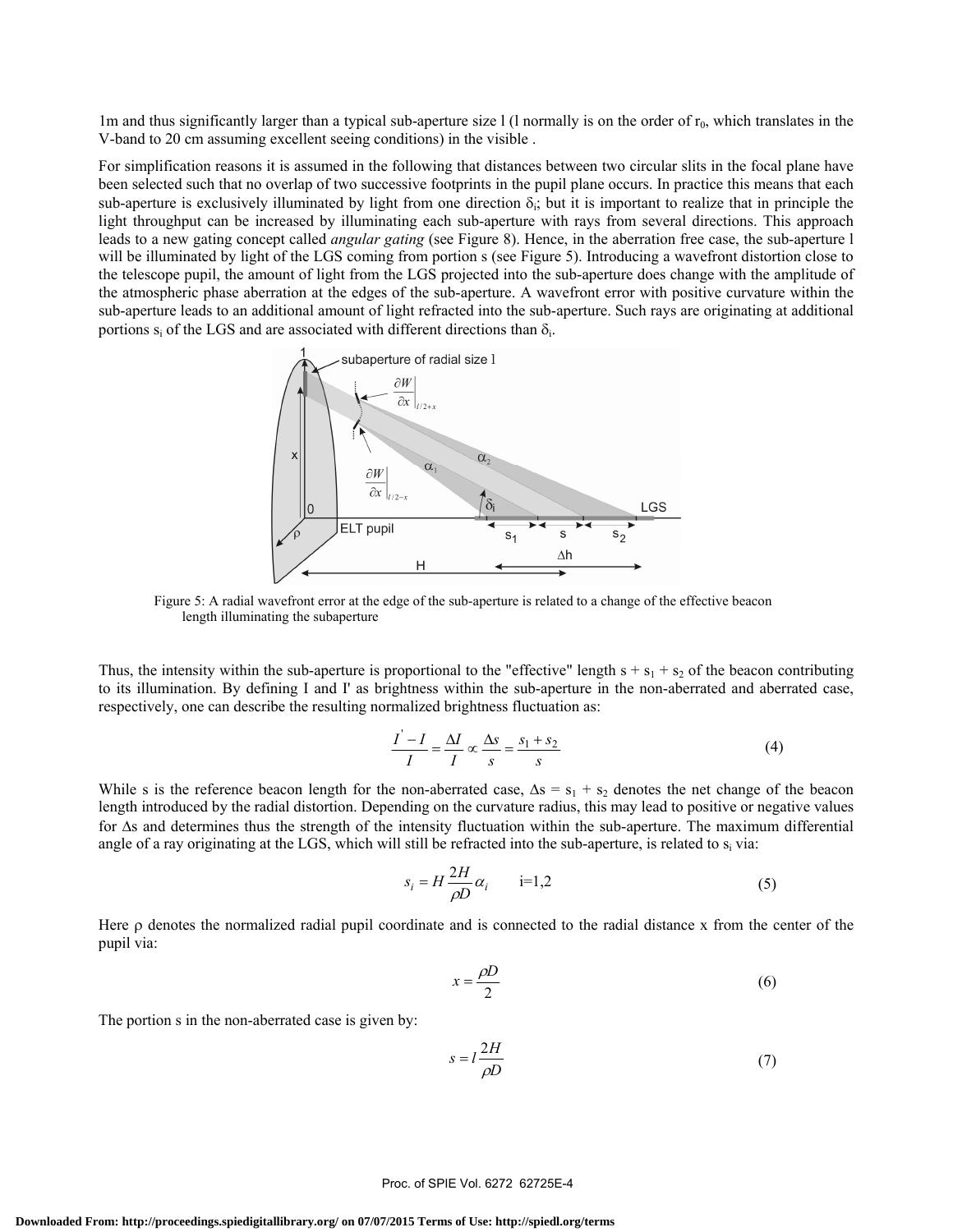In order to compute the ratio ∆I/I, equations 4 and 5 are combined with equation 7:

$$
\frac{\Delta I}{I} = \frac{H}{l} (\alpha_1 - \alpha_2) \tag{8}
$$

The angle  $\alpha_i$  is proportional to the radial wavefront slope at the edge of the sub-aperture. Therefore the difference  $\alpha_1$ - $\alpha_2$ can be written as

$$
\alpha_1 - \alpha_2 = \frac{\partial W(\rho, \theta)}{\partial x}\bigg|_{x=l/2} - \frac{\partial W(\rho, \theta)}{\partial x}\bigg|_{x=l/2} \approx \frac{\partial^2 W(\rho, \theta)}{\partial x^2}l \tag{9}
$$

leading to the second radial derivative. Moreover x has to be transformed into the normalized pupil coordinate ρ. This is done by calculating the square of the derivative  $\partial x / \partial \rho$  of equation 6, which leads to an additional factor 4/D<sup>2</sup>:

$$
\alpha_1 - \alpha_2 = \frac{\partial^2 W(\rho, \theta)}{\partial \rho^2} \frac{4}{D^2} l \tag{10}
$$

By combining ultimately equations 8 and 10, one obtains a relation which describes the dependency of the normalized intensity fluctuation within the sub-aperture on the second radial derivative of the phase error of the wavefront:

$$
\frac{\Delta I}{I} = \frac{4H}{D^2} \frac{\partial^2 W(\rho, \theta)}{\partial \rho^2}
$$
 (11)

It has to be pointed out that the gain  $4H/D^2$  of the mask does not depend on the sub-aperture size l. The gain does not depend on any controllable parameter and is therefore fixed. In the case of 100m class telescope the factor is  $\sim$  40. Its dependence on the distance of the guide star H might turn out to be disadvantageous, since H is a function of the telescope elevation and may vary for long exposure observations.

# **4. DEFINING AND CONTROLLING THE SUB-APERTURE SIZE**

Still an open question is how to control the sub-aperture size, which determines the sampling accuracy of the wavefront error. The radial mask placed in the infinity focal plane influences -- depending on the phase aberrations -- the intensity distribution in the pupil plane as measured by a pupil plane WFS. The sampling grid and therefore the sub-aperture size can be adjusted by the used pixel grid of the CCD. This may be a major advantage, since its flexibility allows the system to be easily adjusted to varying atmospherical conditions.

# **5. EFFICIENCY ESTIMATES AND MULTIPLE GATING**

The mask rejects most of the incoming light of the LGS, at first glance resulting in an inefficient usage of the available photons as in the temporal gating approach (all blocked photons can not contribute to the recorded signal). In this section both concepts will be compared in a quantitative way and it will be shown that the mask (and hence angular gating) is in terms of light efficiency superior to temporal gating. Unsolved technical issues of temporal gating are neglected. For a sub-aperture at the edge of the telescope the apparent spot elongation depends on the length of the excited column and hence in the case of temporal gating on the pulse duration  $\tau$  (indicated in Figure 6 with the dashed line). As long as the angular elongation is on the order of the seeing  $\lambda/r_0$ , the performance of a conventional WFS will not be affected (assume for instance a SHS operated in the V-band with a sub-aperture size of the order of  $r_0$ , where each lens produces a seeing limited image of the guide star on the CCD). Therefore this constraint defines an upper limit for the effectively used beacon length for the temporal gating and hence implicitly the amount of available light. A lower limit for the slit width of the mask can be estimated by diffraction optics considerations. In this case the pupil re-imaging optics views a sub-aperture at the pupil through a thin slit of width d. Hence waves originating from each point P at the pupil have to pass the slit, which leads to diffractive spreading. This results finally in a smoothing of each single point. In order to minimize cross-talk, the induced radial smoothing of points of a sub-aperture has to be smaller than the sub-aperture size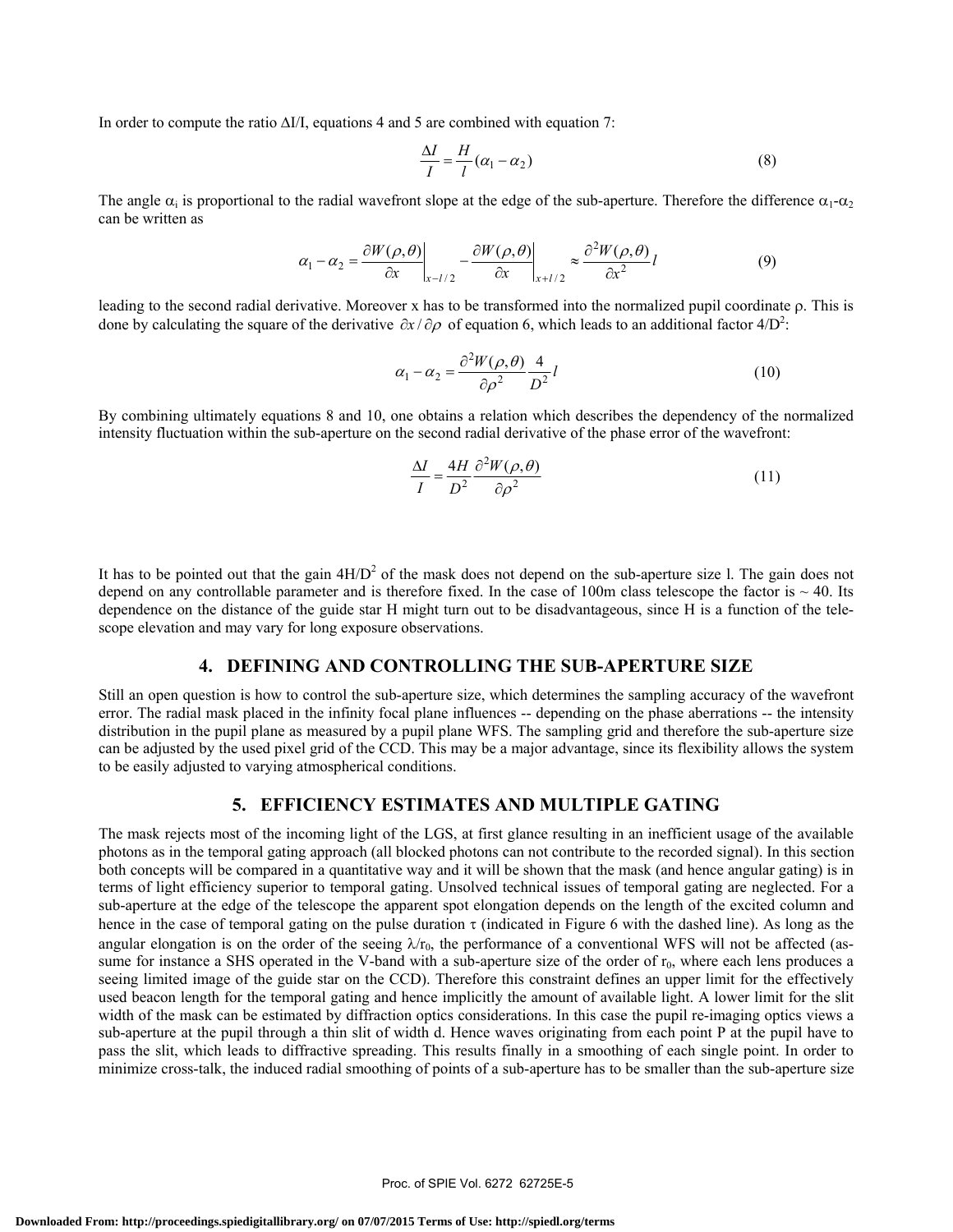l, which is normally adjusted to the coherence length  $r_0$ . To estimate this effect quantitatively it is assumed that each point viewed through the slit leads to a PSF, who's FWHM in the radial direction is given by  $\lambda/d$ . Hence one may write:  $\lambda$ /d < l = r<sub>0</sub> what finally would lead to  $\lambda$ /r<sub>0</sub> < d.



Figure 6: Efficiency comparison of slit mask and temporal gating: Temporal gating constrains the angular elongation of the LGS to the seeing  $\lambda/r_0$ . A lower limit for the slit width can be determined considering diffraction effects. It can be shown ultimately, that the light throughput per slit is as high as for the temporal gating.

This means that the minimum possible angular slit width in the infinity focal plane has to be of the order of the seeing. Thus the same amount of light will pass through *each slit* and enter the optical system, as in the temporal gating approach. Hence the light throughput will be identical.

To increase the throughput, one can in the first instance think about broadening the slit width. This, however, is connected with a loss of dynamic range of the sensor. A finite slit width is coupled with an additional amount of light illuminating the sub-aperture l. It originates from directions up to  $\delta_i$  (see Figure 7), adjacent to direction  $\delta_i$ , increasing the reference beacon length s and thus the reference intensity I. On the other hand, a given wavefront distortion will result in a fixed change of the beacon length  $s_i$  or intensity I'. For this reason the measurable net change in intensity fluctuation (= dynamic range) for a fixed wavefront distortion will decrease with increasing slit width. This has a drawback on the sensitivity of the slit mask sensing device.



Figure 7: Consequence of broadening the slit width. Although on the one hand a gain in terms of light-throughput can be achieved, on the other hand this approach leads to a loss of dynamic range and thus sensitivity of the mask.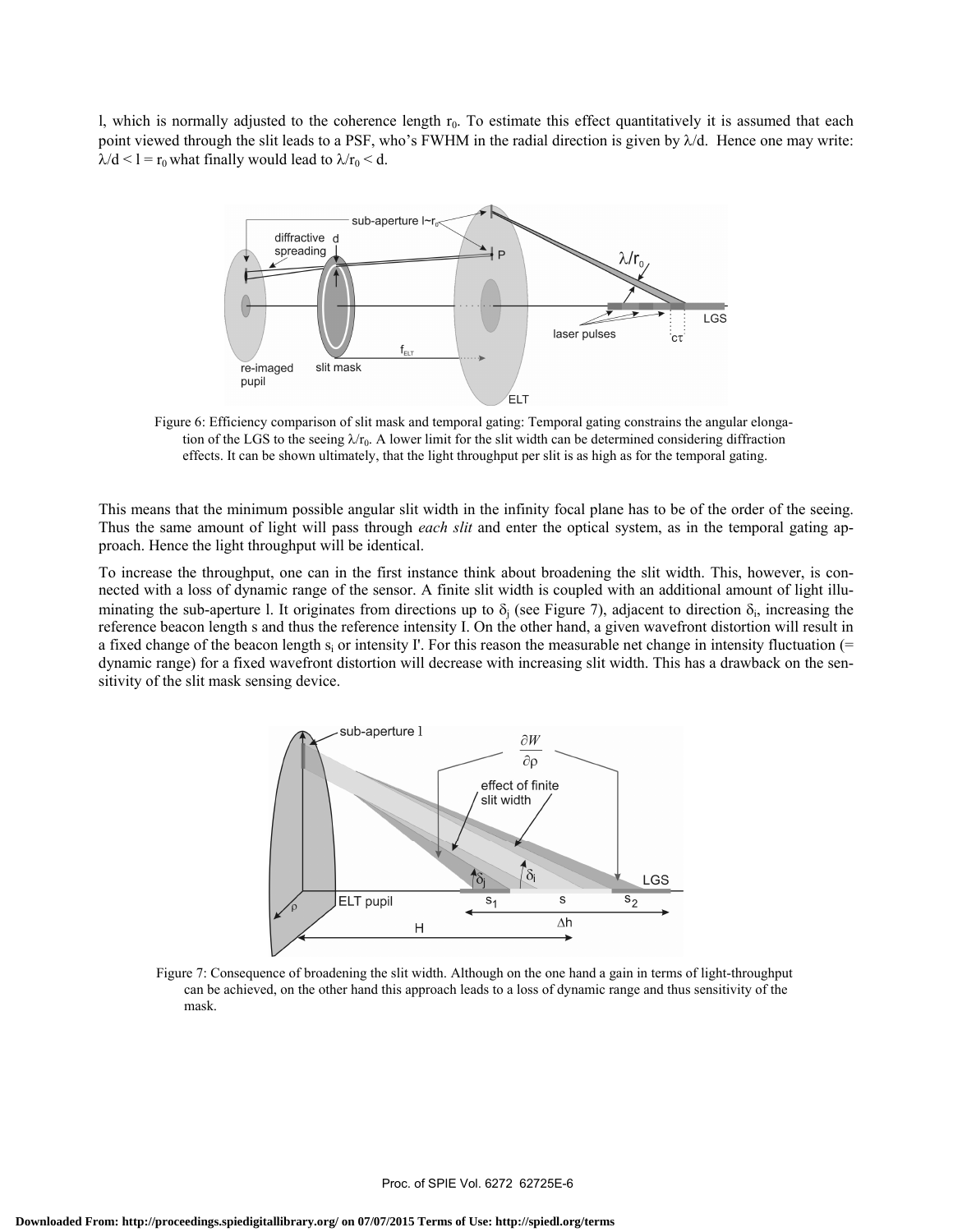

Figure 8: To increase the light throughput, a sub-aperture can be simultaneously illuminated by light from several directions *angular gating*). Depending on the radial position this leads to 4-10 times more light throughput in comparison to temporal gating.

The light selection process of the mask can be seen in analogy to the temporal gating as *angular gating*. But, unlike for temporal gating, the light throughput per sub-aperture can easily be increased performing multiple gating with multiple slits. Each sub-aperture is illuminated by light from several directions (See Figure 8), which translates simply into an increased number of concentric slits. To estimate how many different directions per sub-aperture can be used for angular gating, it is mandatory to figure out the necessary minimum distance between two successive slits. The latter is constraint, since the mask - in order to perform the sensing - has to block light within a certain differential angle (given by the expected radial wavefront distortion) around the reference direction  $\delta_i$ . Otherwise, aberrated light rays which have to be blocked enter the optical system through an adjacent slit and contribute nevertheless to the intensity distribution recorded by the detector. The minimum separation between two angularly gated directions  $\delta_i$  and  $\delta_k$  therefore has to fulfill the condition (see Figure 9):

$$
\frac{\partial W(\rho,\theta)}{\partial \rho} < \delta_i - \delta_k \tag{12}
$$

where  $\partial W(\rho,\theta)/\partial\rho$  denotes the maximum radial wavefront slope which still has to be blocked. A upper limit for  $\partial W(\rho,\theta)/\partial \rho$  at the edge of a sub-aperture l may be retrieved directly from the definition of r<sub>0</sub>. The wavefront RMS phase error encircled by  $r_0$  is 1rad =  $\lambda/2\pi$ . The corresponding Peak To Valley (PTV) phase fluctuations is given by deducing the typical PTV/RMS ratio. As a rule of thumb a factor 6 is used. Therefore  $\lambda$  is a typical upper limit for a PTV wavefront error within the sub-aperture  $\lambda = r_0$ . This finally translates into a maximum slope of the radial wavefront error  $\partial W(\rho,\theta)/\partial\rho$  of  $\lambda/\rm r_0$ . As a result, the angular distance  $\mu$  between two successive slits has to be at least on the order of the seeing  $\mu > \lambda / r_0$ .



Figure 9: A condition for the minimum angular slit distance  $\mu$  can be retrieved assuming that two gating directions  $\delta_i$ and  $\delta_k$  have to be at east separated by the expected slope of the radial wavefront error  $\partial W(\rho,\theta)/\partial \rho$  at the edge of a sub-aperture .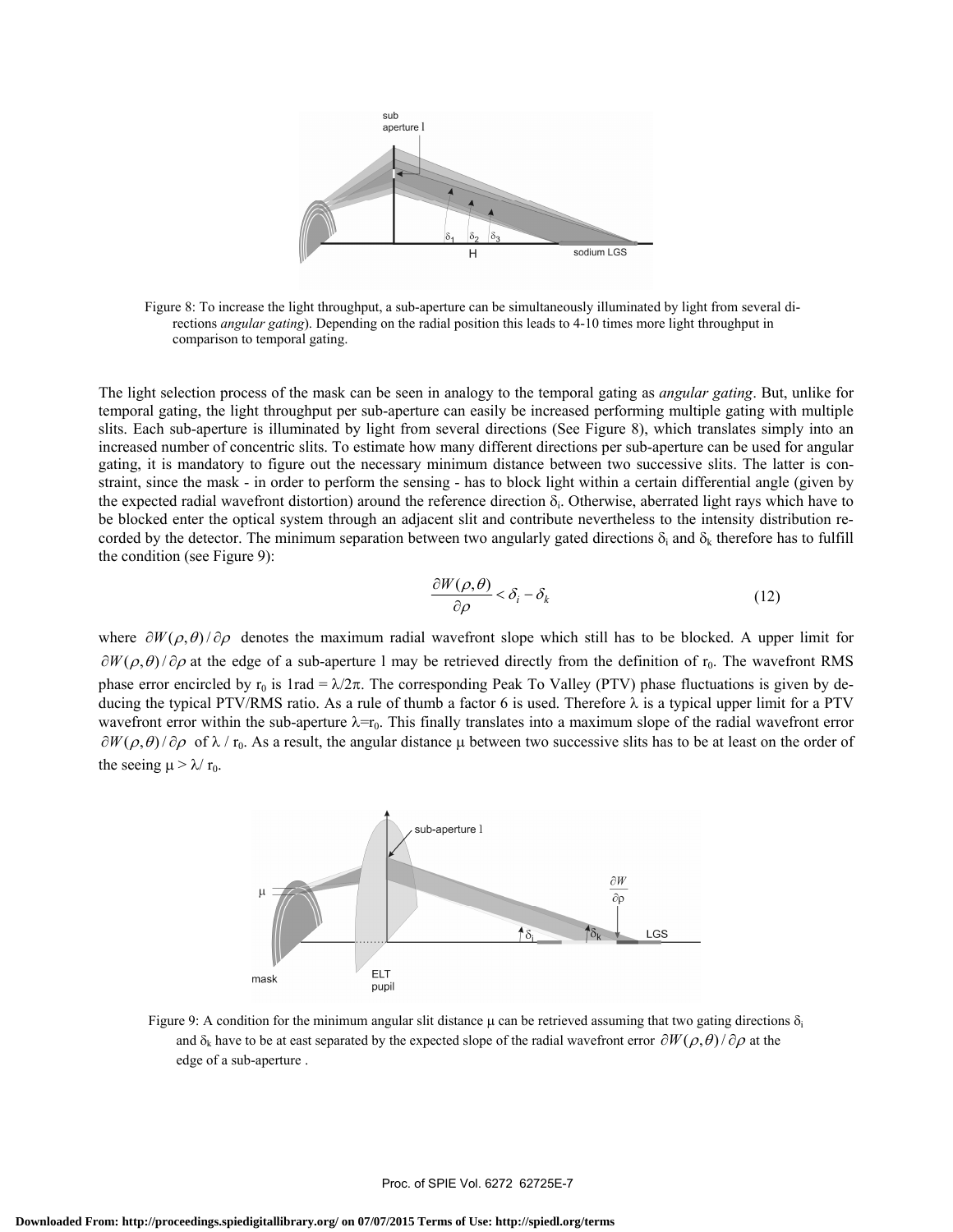Finally, one can derive an expression to estimate the gain of multiple angular gating with respect to temporal gating. Therefore a sub-aperture l is considered, which is located at distance ρD/2 from the center of the pupil (see Figure 10). Again ρ denotes the normalized radial pupil coordinate and D the telescope diameter. The sub-aperture will only be illuminated by light rays originating from a cone of directions located between  $\delta_1$  to  $\delta_2$ , since for these directions the projected footprints of the LGS cover the sub-aperture. Using the geometrical optics approximation, M slits in the focal plane will cover an angle Mµ which is exactly the differential angle  $\delta_2$  to  $\delta_1$ . M denotes a multiplicity factor describing how many slits can be used for angular gating. A relation to compute M can be deduced by realizing that the length of the absolute radial size of the LGS footprint at the pupil from direction  $\delta_1$  and the absolute length of the differential angle  $M\mu$  at the pupil are equal:

$$
M = \frac{\Delta h \rho D}{2\mu H^2} \tag{13}
$$

According to equation 13, the multiplicity factor M is a function of the radial position  $\rho$  of the sub-aperture and moreover sensitive to the choice of the slit distance  $\mu$ . Inserting typical numbers as for instance in the case of OWL (D=100m,  $\mu$  = 1", H=100km, Delta h=10km) one obtains M  $\approx$  10 $\rho$ . The planned diameter of the central obstruction of OWL constrains ρ to range from 0.35 to 1. Thus the light throughput of the slit mask and therefore angular gating is at least a factor of 3.5 more efficient as temporal gating. The efficiency will benefit further from good seeing conditions, since the minimum slit-distance and slit width may be reduced.



Figure 10: The achievable multiplicity factor M for multiple angular gating, and therefore the resulting gain in terms of light throughput, can be deduced following geometric optics considerations. The radial elongation of the angle M $\mu$  at the pupil is equivalent to the projected footprint of the LGS for the direction  $\delta_1$ .

#### **5.1 Physical Extent of the Mask and Size Limitations**

In the case of OWL, the physical diameter of the slit mask will have to be 0.54m (assuming a F/6 optical design for OWL, which leads to a focal length of 600m). An angular separation  $\mu$ = 1" of two successive slits corresponds to a physical extent of  $\approx$  2.9mm in the focal plane. Assuming equidistant slits and a central obstruction of  $\varepsilon$ =0.35, the mask can be equipped with 38 slits with a width of 2.9mm. Imposed by the radial dependency of the angular gating, a choice of equidistant slits, however, would lead to a radial brightness gradient within the re-imaged pupil. Therefore a solution may be preferred where a constant gain in terms of light throughput over the pupil is guaranteed. This would correspond to a slit distance following a  $\rho^{-1}$  law. As a major limitation, the circular slit mask is, due to its radial symmetric design, only able to perform sensing in radial directions. In principle it is possible to extend the sensing capability of the mask and retrieve information about the entire wavefront phase error. One solution would be to introduce a grid of further blocking elements per slit in the azimuthal direction (on the order of the seeing). This approach is connected to a further loss of light and leads to an increasing inefficiency in terms of light throughput.